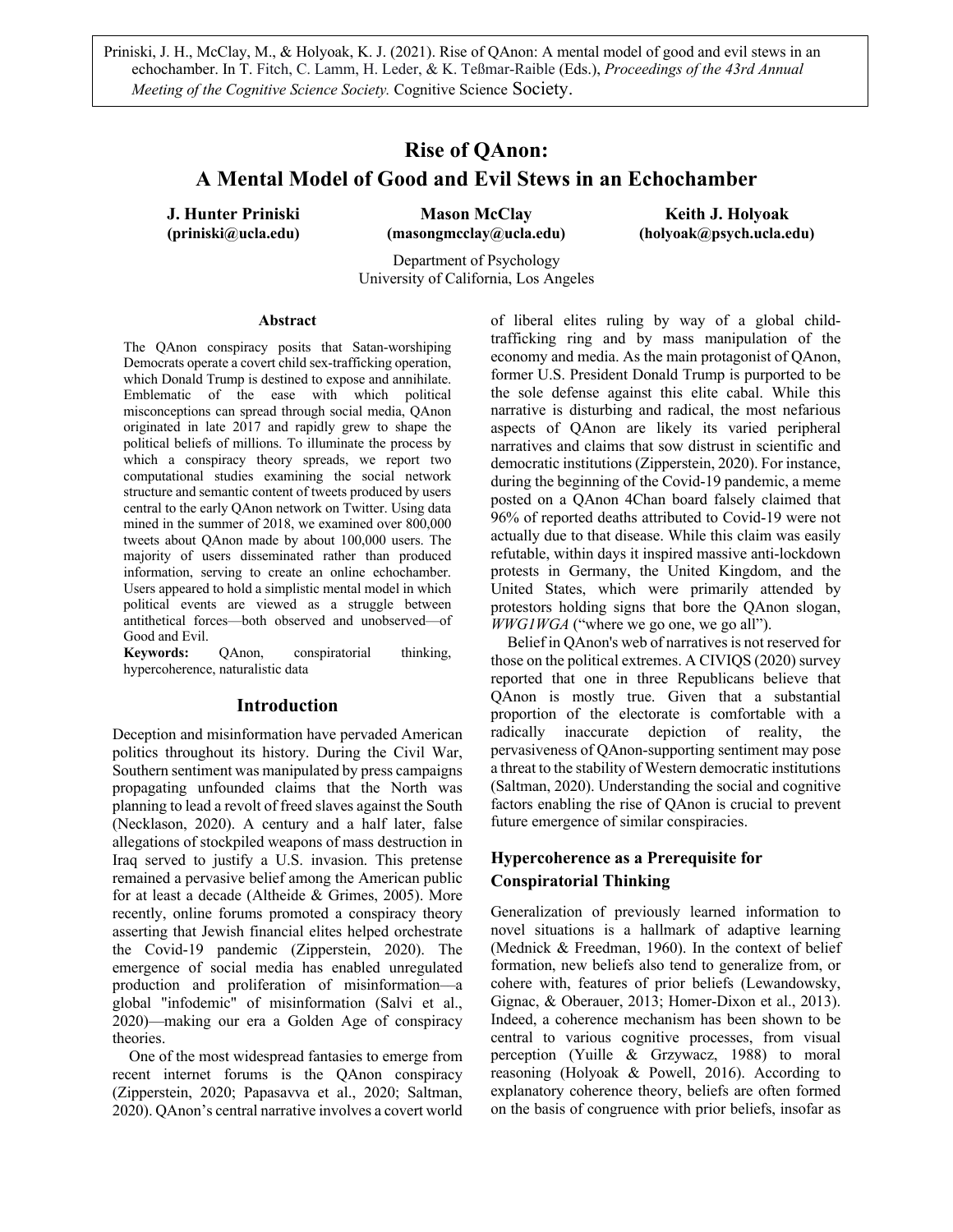the acceptance of a new belief increases the explanatory coherence of the belief network (Findlay & Thagard, 2011). Beliefs may therefore be adopted if they fit the explanatory model generated from one's prior beliefs.

But what happens when new evidence can be construed as coherent with one's prior beliefs, regardless of its veridicality? Recent work has shown that people who engage in conspiratorial thinking tend to attribute more control and structure to the world than is plausible. Conspiratorial thinkers do not typically believe in just a single conspiracy theory, but rather clusters of them (van Harreveld et al., 2014). For example, Lewandowsky, Oberaurer, and Gignac (2013) found that people's propensity to believe that NASA faked the moon-landing predicted their tendency to believe that climate change was a hoax. This association arises because conspiracy thinkers are likely to endorse completely novel conspiracies that share common conspiracy themes, thus viewing logically disjointed narratives as mutually coherent (e.g., NASA/government conspiracy  $\rightarrow$  fake moon landing; climate scientists conspiracy  $\rightarrow$  climate science is fake). This evidence suggests that conspiracy thinkers may readily bind new information with their conspiratorial view of the world through a maladaptive level of coherence––*hypercoherence*. Hypercoherence combines top-down priors based on broad core attitudes (e.g., distrust of government and scientific elites)*,*  coupled with bottom-up "data" based on the opinions of fellow believers that echo on social media. Where conspiracy thinkers go one, they go all by attributing a vast network of complex narratives to a single causal source (Saltman, 2020).

Hypercoherence may be especially easy to achieve when information is consumed within online communities where both information and social identity are radically curated. Conspiracies such as QAnon may be a natural consequence of a social media environment that: (1) prioritizes false information over verifiable information, and (2) allows for the easy and rapid formation of *echochambers*, or pockets of online communities that share and consume nearly identical, belief-confirming information (Sasahara et al., 2020). Once misinformation is introduced that coheres with the narrative of a particular echochamber, it may foster the generation of additional content by simultaneously adding to the coherence of the community's narrative while reducing its standard of plausibility. Misinformation may therefore gradually reconfigure a person's belief network toward stronger degrees of coherence, making it more capable of binding disparate and implausible beliefs. The result is belief in conspiracies that cover a wide range of narrative clusters.

These factors make QAnon no longer merely a single conspiracy, but a web of conspiratorial plots under the umbrage of a central narrative and shared identity (Roose, 2021). Understanding the features of social media networks in which QAnon has spread may help elucidate the conditions under which conspiratorial trends metastasize into super-conspiracies. Such analyses may help to find ways to stymie the growth of future conspiracies that take root in internet discussions. To this end, here we report analyses of the structure and content of the early QAnon Twitter network, aiming to infer the mental model that binds members of this community together while understanding the social processes underlying the narrative's rapid spread online.

# **Computational Studies of Twitter Data**

We conducted two studies of the early QAnon Twitter network to understand the social and cognitive processes shaping the dissemination and content of the conspiracy's narrative. In Study 1 we analyzed a retweet network to assess the extent to which users shared versus produced content. In Study 2 we fit a series of topic models to the tweets to characterize the general form of the mental model shared by QAnon users.

From June 29 to July 12, 2018, 834787 tweets from 107,777 unique users were collected using the Twitter Streaming API. Tweets containing at least one of the following strings were collected: "qanon", "#q", and "#qanon". In January 2021, after Twitter removed Q accounts following the insurrection on the U.S. Capitol, tweets from many of these accounts were permanently deleted. This early dataset thus provides a rare and crucial glimpse into the echochamber that grew to eventually impact American politics for much of 2020.

# **Study 1: Network Analysis**

Social networks––both online and in the physical world—are central to the function and maintenance of conspiratorial beliefs. We analyzed a retweet network to examine how different users contributed to the production and distribution of information.

# **Retweet Network Construction**

Retweet networks capture how information is shared in a Twitter network. Previous work has highlighted the need to identify different user types in order to understand messaging patterns in Twitter data (Kwon, Priniski, & Chanda, 2018). This information may not only help to understand how conspiratorial narratives grow via adoption on social media (i.e., attracting more followers), but also may help identify target points that, if removed, would effectively disrupt the network (e.g.,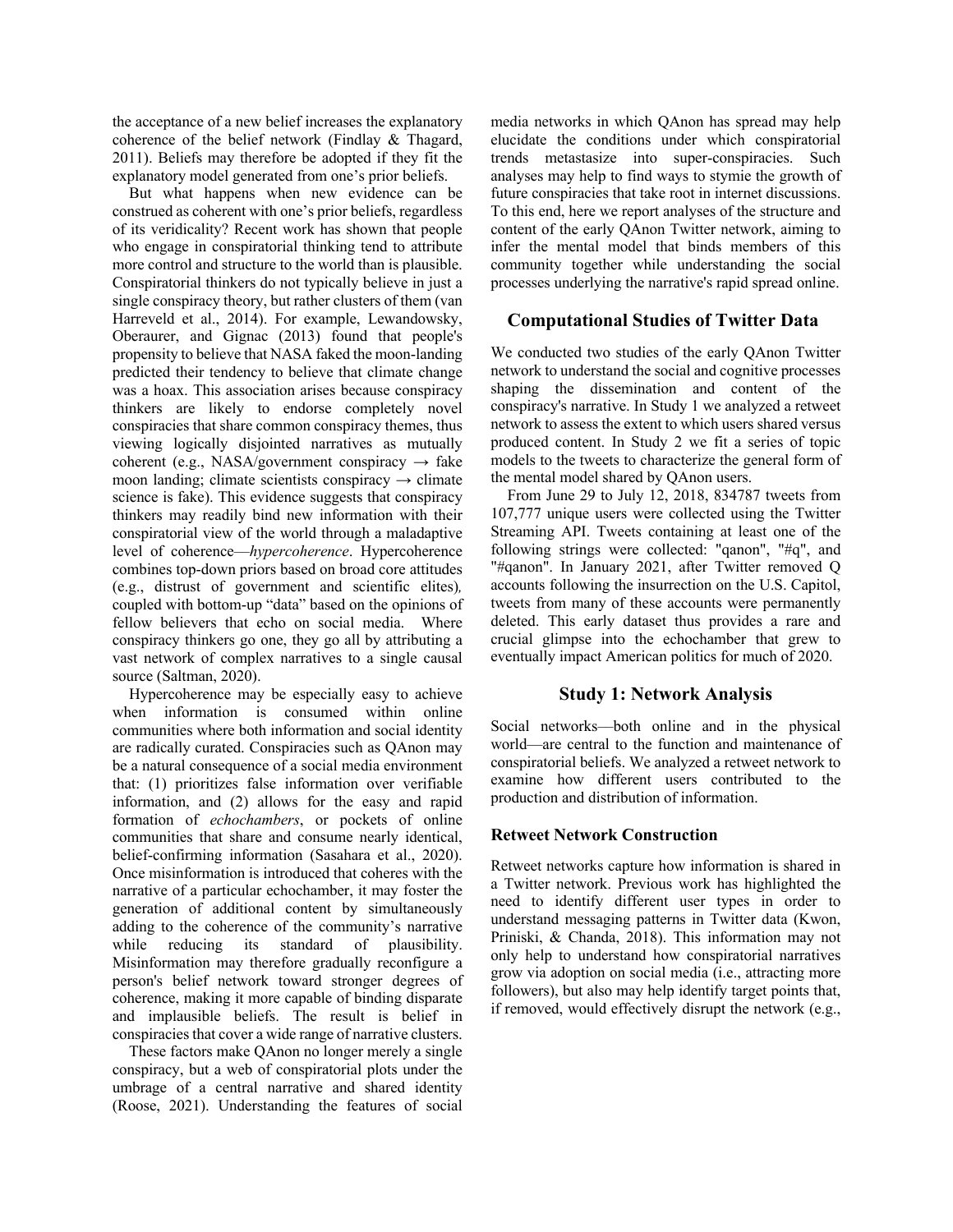removing a certain user from the platform). A retweet network is represented mathematically as a digraph (directed graph)  $G = (V,E)$ , where *V* contains a set of vertices (or nodes) representing unique Twitter users and *E* contains a set of directed and weighted relations between two users  $v_i$  and  $v_j$  in  $V$ , and where  $e_{i,j}$  represents the number of times user  $v_i$  retweeted  $v_j$ . Consequently, the *degree* of vertex  $v_i$ —which equals the sum of all weighted edges connected to  $v_i$ —is a proxy for the amount of information *vi* shared within the network. Because *G* is a digraph, edges encode directionality and therefore  $e_{i,j}$  may not necessarily equal  $e_{i,j}$ . For instance, the number of times user  $v_i$  retweeted  $v_i$  may not equal the number of times user  $v_i$  retweeted  $v_i$ . Therefore, a node's degree can be further decomposed into an *outdegree* and *in-degree* component, respectively representing the number of times  $v_i$  shared other users' tweets, and how many times other users shared *vi*'s tweets.

Analysis of a user's in- and out-degree can reveal their information-sharing role in the network. Specifically, high in-degree values indicate the user produced content that was heavily retweeted by other users in the network, suggesting that the person was a *producer* of information in the ecosystem. Producers are likely to be central to the production of information in the echochamber and to development of the central narrative. In contrast, relatively high out-degree values indicate users who more frequently shared other users' content rather than producing their own. Such *distributors* are central to the transmission of misinformation emerging from the core of the echochamber to users outside the network. Distributors may lure new users into the echochamber by exposing them to misinformation via newsfeeds.

Both user types are central to the generation and spreading of political disinformation and synthesis of a unifying narrative (e.g., Keller, Schoch, Styler, & Tang, 2020). Understanding the proportion of users playing each role can reveal how the conspiracy grew and spread. If there is relative balance between the two user types, this would suggest that many users contribute to the narrative by producing information, and the conspiracy is relatively "grass roots" in nature. In contrast, if there are more users with large out-degree values, this would suggest that the majority of users in the network distribute rather than produce information, suggesting that only a minority of highly influential users are key to the production of information in the network.



*Figure 1*. Distribution of out-degree (number of times a user retweeted another) and in-degree (number of times a user's original tweet was retweeted by another) values across the QAnon conspiratorial network.

*Table 1.* Summary Statistics Describing Network Structure.

| <b>Network Statistics</b>  |              |  |  |  |
|----------------------------|--------------|--|--|--|
| <b>Nodes</b>               | 98352        |  |  |  |
| Edges                      |              |  |  |  |
| Unique                     | 430036       |  |  |  |
| Weighted Sum               | 655216       |  |  |  |
| Out/In-Degree Distribution |              |  |  |  |
| Min                        | 0/0          |  |  |  |
| Max                        | 12899/1314   |  |  |  |
| Mean                       | 4.37/4.37    |  |  |  |
| Variance                   | 9011.5/172.7 |  |  |  |
| <b>Skew</b>                | 76.7/23.0    |  |  |  |

As shown in Figure 1, for this dataset the range of outdegrees values is in fact far larger than that of in-degree values, suggesting that most users distributed information produced by a small set of influential users. This interpretation is supported by the differences in statistics describing the distributions of these values (Table 1). Notably, out-degree values were far more variable than in-degree values. Strikingly, the extremes of the degree distributions suggests that some users retweeted up to 13,000 times in the dataset.

#### **Uncovering Communities and Central Users**

Understanding the global organization of a social network can shed light on its operations. Due to the inherent complexity of real-world networks, numerical methods are required to reveal higher-level structures, such as tightly-connected clusters of nodes, or *communities*. Here, we apply the *k-clique* percolation algorithm (or *k*-clique community detection) to uncover overlapping communities across levels of "embeddedness" in the network (Palla, Derenyi, Farkas, & Vicsek, 2005). The goal of this analysis is two-fold: (1) to assess the prevalence of communities across the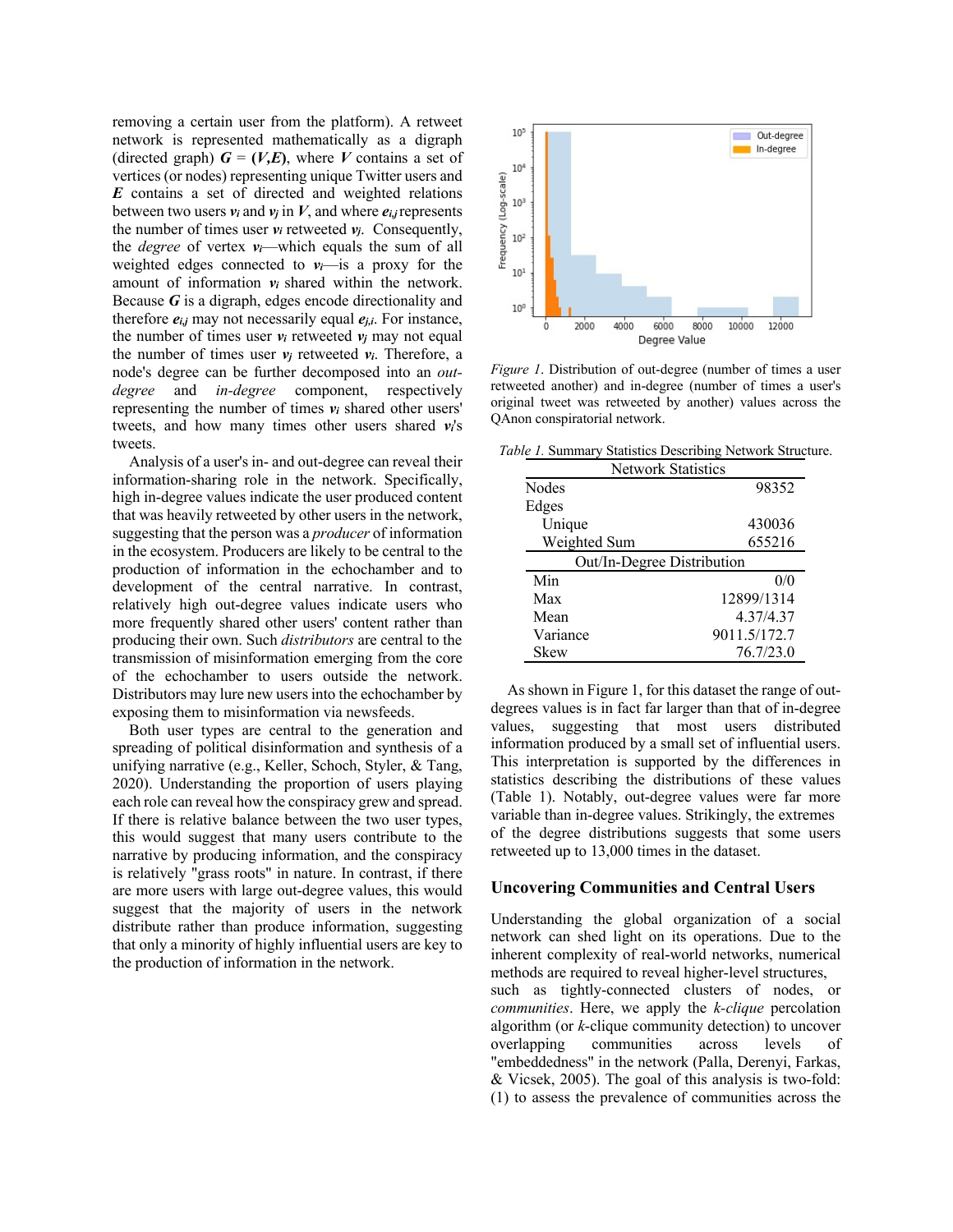network, which will guide our understanding of how information is produced and shared across users in the network; (2) to reveal which users are most central to the network in order to analyze their tweet content (Study 2).

*K*-clique community detection finds substructures in a network by first finding all *k*-cliques in a network. A *k*clique is a set of *k* nodes in a network such that all nodes in the set share an edge between them. In other words, a *k*-clique is a fully connected set of *k* nodes. For example, if there are three nodes,  $v_1$ ,  $v_2$ , and  $v_3$  such that  $v_1$  is connected to  $v_2$ ,  $v_2$  is connected to  $v_3$ , and  $v_1$  is connected to *v3*, then the three nodes form a 3-clique. The *k*-clique community detection algorithm uses the sets of *k*cliques––and the nodes that span multiple separate *k*cliques––to assess larger substructures in the network. Specifically, a community is constructed between two separate *k*-cliques if at least one node is shared between them. For instance, if nodes *v1*, *v2*, and *v3* form a 3-clique, and  $v_3$ ,  $v_4$ ,  $v_5$ , and  $v_6$  form a 4-clique, then because the node *v3* is common to both cliques, a community of the seven nodes is constructed. By sweeping across values for *k* and extracting communities, we can get a sense of the number of tightly-connected communities at varying sizes. Users belonging to *k*-clique communities with larger values of *k* are more embedded within the network.

The number of communities resulting from *k*-clique community detection with *k* values ranging from 5 to 12 are shown in Figure 2. There are many small communities distributed throughout the network (above 250 when  $k = 3$ ), and the number goes to 0 quickly ( $k =$ 11). This finding indicates that there are not many communities of tightly connected individuals, suggesting that the network does not take the form of a grassroots campaign in which many users produce and share information with one another (e.g., Bandari, Zhou, Qian, Tangherlini, & Roychowhur, 2017).

The lack of large, tightly connected clusters further suggests that the early Q network may have been easily disrupted had influential accounts been taken down. At a much later stage in QAnon development (January 2021), the removal of Trump and other prominent Q accounts led to a reduction of misinformation by 73% (Dwoskin & Timberg, 2021), highlighting the integral role of users central to the Q conspiracy on Twitter.

## **Study 2: Modeling Tweet Content**

We examined the semantic themes shaping discussion in the echochamber by applying the topic modeling algorithm *latent Dirichlet allocation* (LDA; Blei, Ng, & Jordan, 2014) to the tweets of the network's most central users. We chose to analyze the tweets of users who are highly central to the network, because many of the accounts in the network spread rather than produced information. Furthermore, a cursory analysis of the

tweets from the users more peripheral to the network suggests that many of these users were bots and not ordinary human users. These users shared rather than produced original content, which is a hallmark of bot behavior (e.g., Lazer et al., 2018), and the limited content that they produced was largely incoherent. We aimed to limit our analyses to tweets from human users, such as those central to the production of content revealed in Study 1.

Specifically, we extracted the semantic content tied to users in different communities returned by calculating cliques of size 9. This selection returned a set of five distinct communities, allowing us to qualitatively assess whether there are clear differences in the semantic content in the tweets produced by users of each of the five communities. We considered this number to be a "goldilocks" value for qualitatively exploring semantic content present in the dataset (larger values of *k* produce too few communities, whereas smaller values of *k*  produce too many distinct communities). Thus, we fit five topic models to the hashtags in tweets of five clusters of users uncovered in Study 1 to examine the extent to which semantic themes varied across the network.



*Figure 2.* Number of communities uncovered via the *k*-clique community detection across values of *k*.

#### **Building Community-Specific Topic Models**

LDA assigns each document (hashtags in a tweet) to topics by instantiating a set of *n* topics, where each topic is defined by a set of words that compose the documents. The algorithm assigns a probability value for how likely a document belongs to each topic. This probability value is determined by how many of the topic's "representative" words appear in the tweet. Analysis of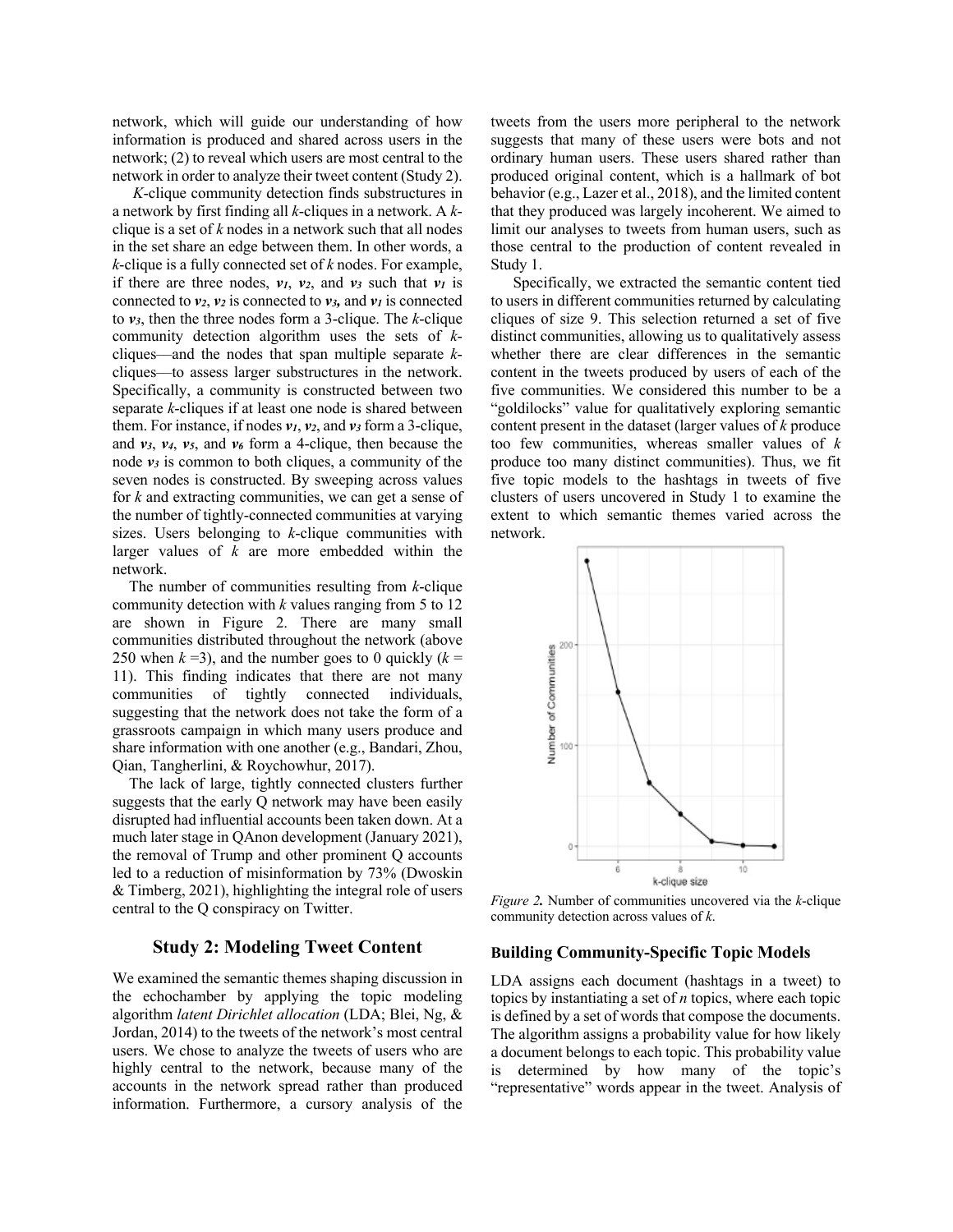the keywords describing the topics can shed light on the broad semantic themes being discussed in a corpus.

Table 2 lists a subset of topics and their associated keywords returned by the five community-specific topic models. Common clusters of topics are prevalent across all five communities. The semantic themes of each topic suggest that people are framing their discussion as a battle between *Forces for Good* as well as both *Unobservable* and *Observable Maleficent Forces.* This interpretation is supported by recent journalism work on Q believers (e.g., LeFrance, 2020). Topics representative of *Forces for Good* include: Guns (suggesting their militarization); Trump; Rainmakers; Q, QAnon; "Where we go one, we go all", and Michael Flynn. *Unobservable Maleficent Forces* included: DeepState; Human Trafficking Network; whereas *Observable Maleficent Forces* included: Mainstream Media and DemocRats. The theme of militarization is pervasive, revealed not only as a topic solely devoted to Guns in cluster 1, but also in the consistent presence across clusters of terms such as: LetTheTribunnalsBegin, PeopleAreWeapons, and PatriotsFight. Early Q believers apparently envisioned a literal battle between good and evil forces, foreshadowing the role played by Q supporters in the violent insurrection that occurred in January 2021 in Washington, D.C.

*Table 2*. Community-specific topics and keywords.

| Cluster | <b>Topics</b> | Keywords                                                |  |  |
|---------|---------------|---------------------------------------------------------|--|--|
|         | Guns          | Guns, GunsAreTools,<br>PeopleAreWeapons                 |  |  |
| 1       | Deep State    | DeepStateCabal, SuperElite,<br><b>Illuminati</b>        |  |  |
|         | Gun Control   | Socialists, Guns, GunGrabbers,<br>SuperElite            |  |  |
| 2       | Media         | MSM (Mainstream Media),<br><b>QRevolution, FakeNews</b> |  |  |
|         | Veteran       | GodBlessOurTroops,<br>PatriotsFight, MAGAveteran        |  |  |
| 3       | Deep State    | LetTheTribunalsBegin,<br>Rainmakers, DeepState          |  |  |
| 4       | Conspiracy    | FakeNews, PerkinsCoie,<br>PedoGate, PizzaGate           |  |  |
|         | Trafficking   | DrainTheSwamp,<br>SaveTheChildren,<br>HumanTrafficking  |  |  |
| 5       | Trafficking   | HumanTrafficking, PerkinsCoie,<br>ChildTrafficking      |  |  |
|         | MAGA          | MAGA, Trump, POTUS,<br>TheStorm                         |  |  |

*Note.* Not all topics from topic models reported here.

A general schema of Good versus Evil has long been exploited to engage public support for political issues (e.g., Lakoff, 1991). Understanding how this schema shapes reasoning in QAnon can help better understand how the narrative developed. Further, extensive research has found individual differences in susceptibility to conspiratorial thinking (Swami et al., 2011). Naturalistic work on factors leading to people's early involvement in Q can help understand which individual differences create vulnerability to conspiracy beliefs. The most common terms in user descriptions of the profiles in this dataset shed preliminary light on these factors. As shown in Table 3, users often self-identify as patriots and Christians. Given this exploratory finding, we propose that one's social identification (e.g., Christian, Patriot) leads to an adoption of a belief heuristic (Good vs Evil) that is used to select a specific political stance (e.g., gun rights) (see Table 4).

|  |  | <i>Table 3.</i> Most frequent terms in user descriptions. |
|--|--|-----------------------------------------------------------|
|  |  |                                                           |

| Term         | <b>Proportion</b> |           |     |  |
|--------------|-------------------|-----------|-----|--|
| <b>MAGA</b>  | .27               | patriot   | .07 |  |
| Trump        | .19               | Christian | .07 |  |
| love         | .11               | proud     | .07 |  |
| conservative | .11               | country   | .06 |  |
| God          | 09                | NR A      | 06  |  |

*Table 4*. Proposed social-cognitive model of QAnon belief formation.



## **Discussion**

Analysis of the QAnon Twitter network revealed that the majority of users shared, rather than produced, information. This finding suggests that development of the QAnon narrative, and its effects on shaping the beliefs of those in the network, were driven by a few key users. We applied topic modeling to analyze the tweet content of these users. This analysis revealed that users may hold a simplistic mental model in which political events are generated from an antithetical struggle between Evil (both observable and unobservable) and Good forces.

Our hypothesis about the mental schema of a QAnon user is currently based on an exploratory analysis of a naturalistic dataset. Future work––both naturalistic and empirical––is therefore required. More detailed topic modeling (e.g., models fit to the full text bodies of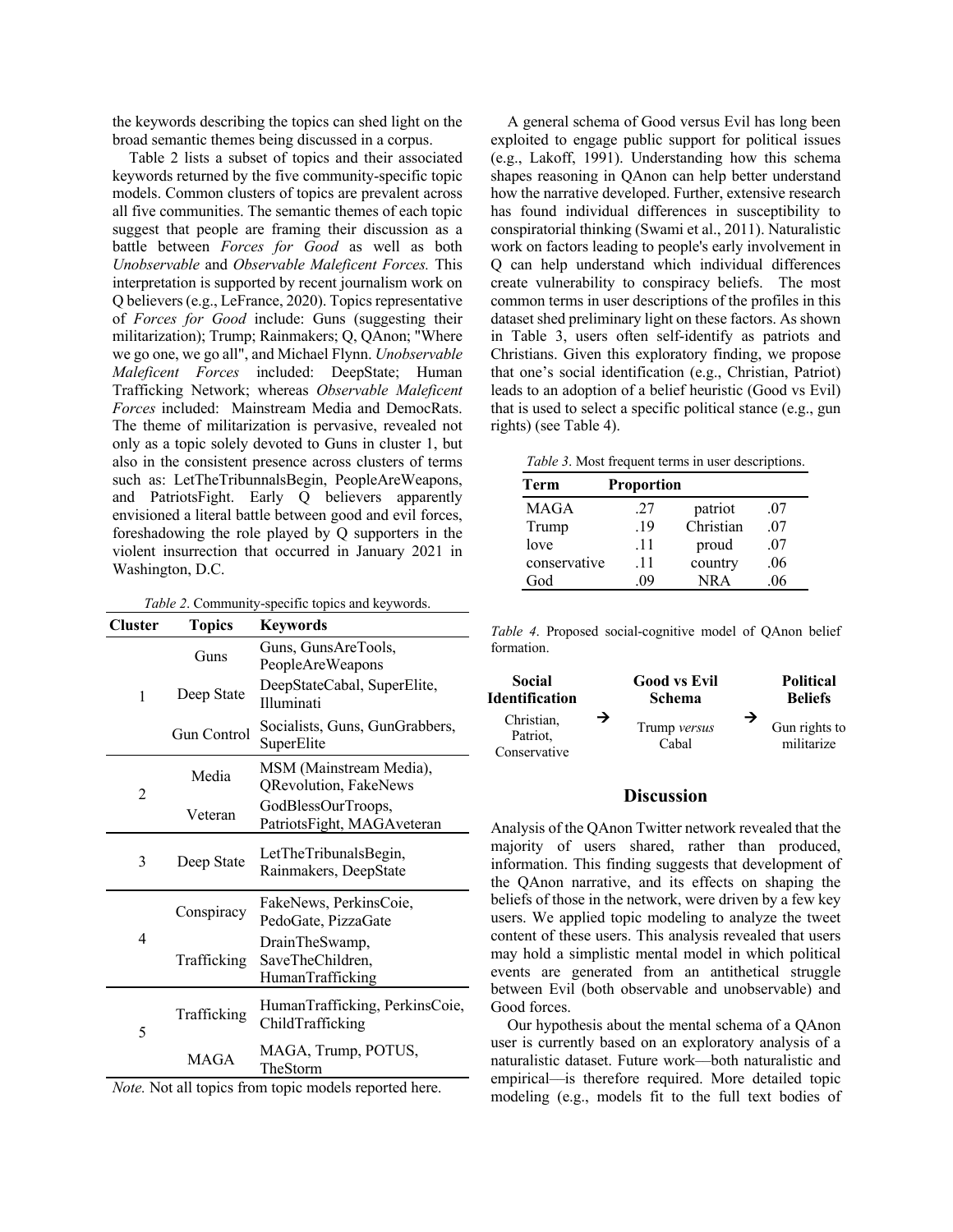tweets) can shed further light on the semantic structure of this tweet corpus. A study that examines how endorsement of conspiratorial narratives changes as a function of their framing (e.g., as a struggle of good versus evil as compared to alternative framings) could shed light on the causal connection between this mental schema and propensity to engage in conspiratorial thinking. Additional demographic data could be used to assess which forms of social identification (e.g., religion, political beliefs) correlate most strongly with belief in a good-versus-evil archetype, and with belief in conspiracies more generally. It is possible that certain individual differences could predict which people are especially prone to fall for conspiracies when they are framed as a struggle between good versus evil. Such additional studies could help to elaborate and test the social-cognitive model we have proposed here.

#### **Acknowledgements**

Preparation of this paper was supported by NSF Grant BCS-1827374 to KH.

#### **References**

- Altheide, D. L., & Grimes, J. N. (2005). War programming: The Propaganda Project and the Iraq War. *Sociological Quarterly*, *46*(4), 617-643.
- Bandari, R., Zhou, Z., Qian, H., Tangherlini, TR, & Roychowdhury, VP. (2017). A resistant strain: Revealing the online grassroots rise of the antivaccination movement. *Computer*, *50*(11), 60-67.
- Blei, D. M., Ng, A. Y., & Jordan, M. I. (2014). Latent dirichlet allocation. *Journal of Machine Learning Research*, *3*, 993-1022.
- CIVIQS (2020). Report: Americans pessimistic on time frame for coronavirus recovery. Retrieved from www.civiqs.com.
- Dwoskin, E., & Timberg, C (2021, January 16). Misinformation dropped dramatically the week after Twitter banned Trump and some allies. *The Washington Post.* Retrieved from www.washingtonpost.com.
- Findlay, S. D., & Thagard, P. (2014). Emotional change in international negotiation: Analyzing the Camp David accords using cognitive-affective maps. *Group Decision and Negotiation*, *23*(6), 1281–1300.
- van Harreveld, F., Rutjens, B. T., Schneider, I. K., Nohlen, H. U., & Keskinis, K. (2014). In doubt and disorderly: Ambivalence promotes compensatory perceptions of order. *Journal of Experimental Psychology: General*, *143*(4), 1666–1676.
- Holyoak, K. J., & Thagard, P. (1989). Analogical mapping by constraint satisfaction. *Cognitive Science*, *13*(3), 295–355.
- Holyoak, K.J., & Powell, D. (2016). Deontological coherence: A framework for commonsense moral

reasoning. *Psychological Bulletin, 142*(11), 1179- 1203.

- Homer-Dixon, T., Maynard, J. L., Mildenberger, M., Milkoreit, M., Mock, S. J., Quilley, S., Schröder, T., & Thagard, P. (2013). A complex systems approach to the study of ideology: Cognitive-affective structures and the dynamics of belief systems. *Journal of Social and Political Psychology*, *1*(1), 337–363.
- Jankowicz, N, & Otis, C. (2020, June 17). Facebook groups are destroying America. *Wired.* Retrieved from www.wired.com.
- Kwon, K. H., Priniski, J. H., & Chanda, M. (2018). Disentangling user samples: A supervised machine learning approach to proxy-population mismatch in Twitter research. *Communication Methods and Measures, 2,* 216-237.
- Lakoff, G. (1991). Metaphor and war: The metaphor system used to justify war in the Gulf. *Peace Research, 23*(2), 25-32.
- Lazer, D. M. J., Baum, M. A., Benkler, Y., Berinsky, A. J., Greenhill, K. M., Menczer, F., Metzger, M. J., Nyhan, B., Pennycook, G., Rothschild, D., Schudson, M., Sloman, S. A., Sunstein, C. R., Thorson, E. A., Watts, D. J., & Zittrain, J. L. (2018). The science of fake news. *Science*, *359*(6380), 1094–1096.
- Lewandowsky, S., Gignac, G. E., & Oberauer, K. (2013). The role of conspiracist ideation and worldviews in predicting rejection of science. *PLOS ONE*, *8*(10), e75637.
- Lewandowsky, S., Oberauer, K., & Gignac, G. E. (2013). NASA faked the moon landing—therefore, (climate) science is a hoax: An anatomy of the motivated rejection of science. *Psychological Science*, *24*(5), 622–633.
- Mednick, S. A., & Freedman, J. L. (1960). Facilitation of concept formation through mediated generalization. *Journal of Experimental Psychology*, *60*(5), 278–283.
- Necklason, J. (2020, May 29). Conspiracy theories and the Civil War. *The Atlantic*. Retrieved from www.theatlantic.com.
- Nyce, C. M. (2020, May 14). QAnon is a new American religion. *The Atlantic.* Retrieved from www.theatlantic.com.
- Palla, G., Derényi, I., Farkas, I., & Vicsek, T. (2005). Uncovering the overlapping community structure of complex networks in nature and society. *Nature*, *435*(7043), 814–818.
- Papasavva, A., Blackburn, J., Stringhini, G., Zannettou, S., & De Cristofaro, E. (2020). "Is it a Qoincidence?": A first step towards understanding and characterizing the QAnon movement on voat.co. *ArXiv:2009.04885*
- Ranney, M., & Thagard, P. (1988). *Explanatory Coherence and Belief Revision in Naive Physics.*
- Rodriguez, A., Bollen, J., & Ahn, Y. Y. (2016). Collective dynamics of belief evolution under